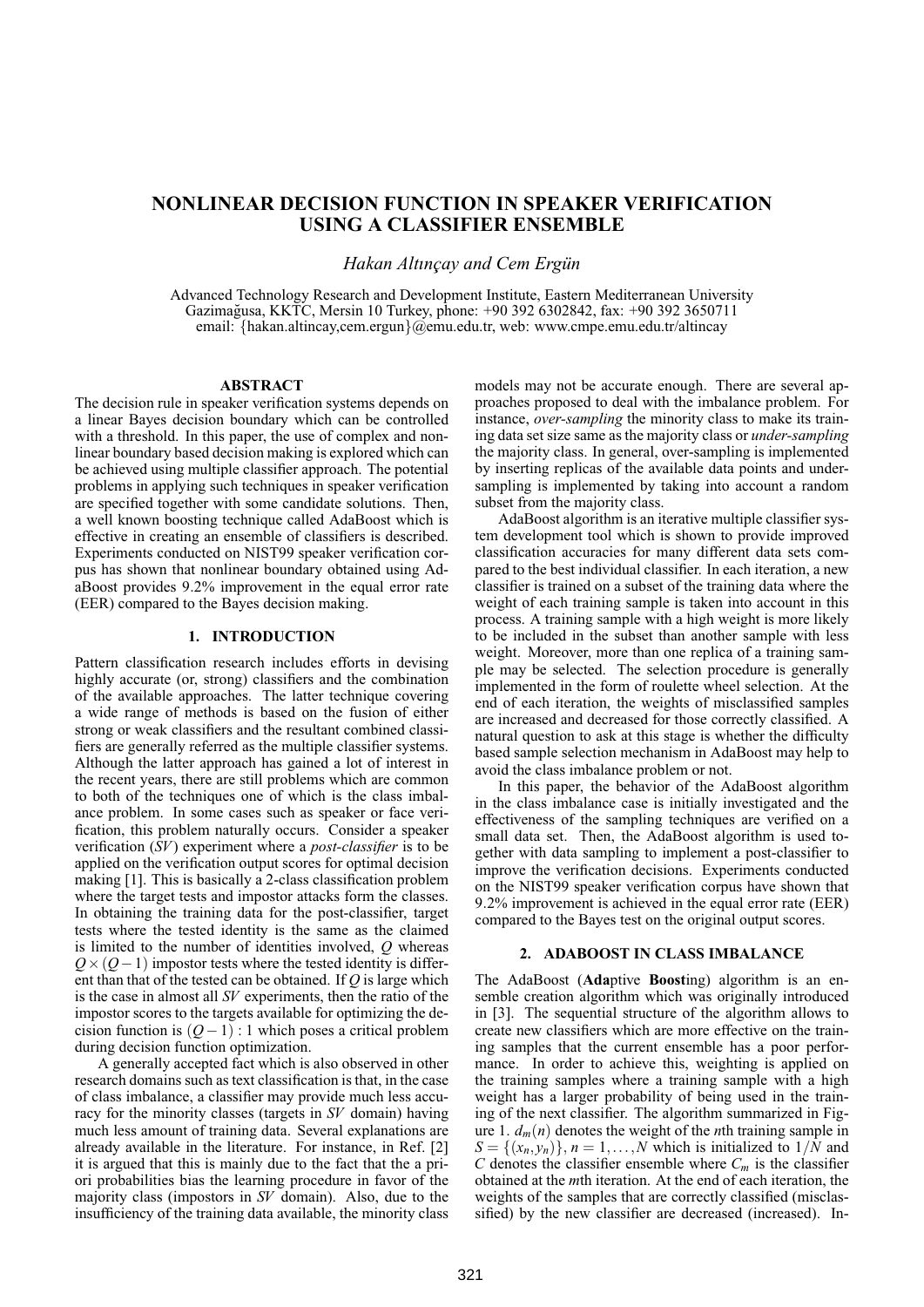**1.** for  $m = 1, ..., M$ 

**1.1** Build classifier *Cm* using sample set *Sm* from *S* using distribution *dm*.

**1.2** Compute the weighted error using  $\varepsilon_m$  =  $\sum_{n=1}^{N} d_m(n) (1 - q_{n,m})$  where  $q_{n,m} = 1$  if  $x_n$  is correctly classified by *Cm* and zero otherwise.

**1.3** Compute  $\alpha_m = \frac{1}{2} \ln(\frac{1-\epsilon_m}{\epsilon_m})$ ,  $\epsilon_m \in (0,0.5)$  and update the weights using,

$$
d_{m+1}(n) = \frac{d_m(n)}{Z_m} \begin{cases} e^{-\alpha_m} & \text{if } C_m(x_n) = y_n \\ e^{\alpha_m} & \text{if } C_m(x_n) \neq y_n \end{cases}
$$

where  $Z_m$  is a normalization factor so that  $d_{m+1}$  is a distribution.

**2.** The joint output of the classifier ensemble is computed using

$$
C(x) = \sum_{m=1}^{M} \alpha_m C_m(x).
$$

Figure 1: The AdaBoost algorithm.



Figure 2: Training error for different number of base classifiers.

creasing the weight of a misclassified sample corresponds to increasing the probability of its inclusion in the training set of the following classifier, probably more than once if its weight is high enough.

In order to evaluate the AdaBoost algorithm in class imbalance case, experiments are conducted on the "phoneme" data set in ELENA database which involves 3818 and 1586 samples respectively for the first and second class. 2500 and 100 samples are randomly selected for training providing an imbalance ratio of 25 : 1. 1300 samples from each class are used for testing. In the under-sampling case, 100 training samples are selected from the first class to be considered for model training whereas in the over-sampling case, the training samples of the second class are replicated for 24 times so that both classes have the same amount of training data. The experiments are repeated for 10 times and the results are averaged. A quadratic discriminant classifier (QDC) from the PRTOOLS toolbox for MATLAB is used as the base classi-



Figure 3: Test error for different number of base classifiers.

fier, *Cm* [4]. In the experiments, the number of classifiers in the ensemble is set as  $M = 20$ .

Figure 2 illustrates the training error achieved as a function of the classifiers in the ensemble. As seen in the figure, the training performance in the case of imbalanced class case is much better than the sampling based approaches. However, it is evident from Figure 3 that this is mainly due to training inaccurate models that almost always predict the majority class. The poor test performance of AdaBoost indicates that the algorithm is not well suited for imbalanced data sets. In fact, due to the roulette wheel selection mechanism, the percentage of the majority class in each subset will be much larger than that of the minority. The test performance achieved by the sampling techniques prove their efficiency also for the AdaBoost algorithm where the under-sampling performance is slightly better than over-sampling.

Having observed its success on the sampled data, the AdaBoost algorithm is used to implement a nonlinear postclassifier for the *SV* problem. The experiments conducted are presented in the following section.

# **3. SPEAKER VERIFICATION AND EXPERIMENTAL SETUP**

In Speaker Verification (*SV*), the aim is to decide whether the tested speech utterance belongs to the claimed identity or it is an impostor [5]. In the state-of-the-art *SV* systems, the output is composed of two likelihood scores where the decision is based on the likelihood ratio obtained as the difference of the log likelihoods of the outputs,

$$
\mathcal{L}_{\mathcal{R}} = \mathcal{L}(X|\lambda_i) - \mathcal{L}(X|\lambda_B)
$$
 (1)

where  $\lambda_i$  denotes the claimant model,  $\lambda_B$  denotes the reference model and *X* denotes the tested utterance. The decision to accept or reject is based on comparing the likelihood ratio to a threshold, Θ such that

$$
\mathcal{L}_{\mathcal{R}} \geq \Theta \implies \text{target speaker} \tag{2}
$$

$$
\mathcal{L}_{\mathcal{R}} < \Theta \implies \text{impostor} \tag{3}
$$

Universal Background Models (UBM) are generally used as the reference models where each UBM is a Gaussian Mixture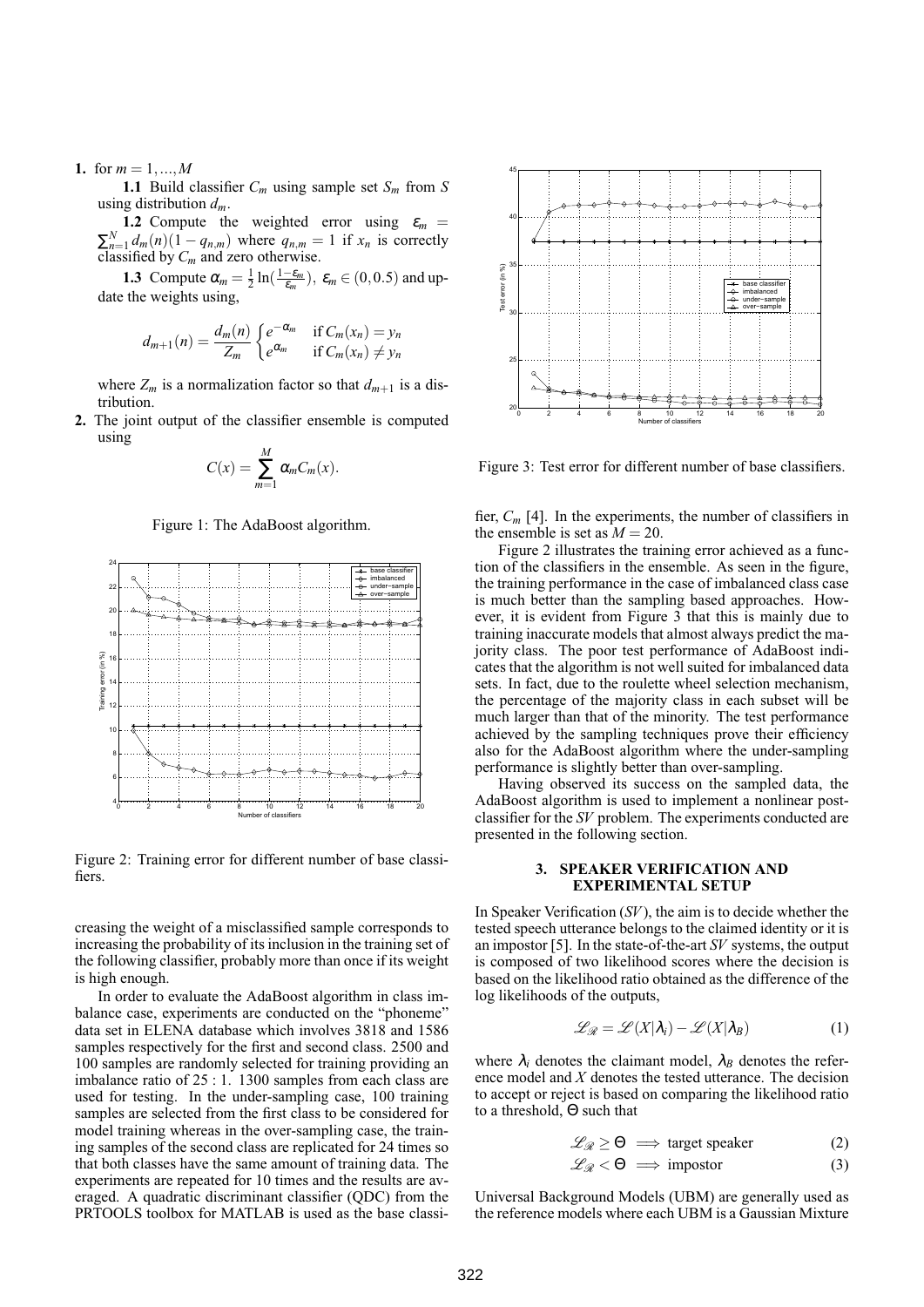Table 1: The number of training and test samples for the minority and the majority classes.

| class    | training samples | test samples |
|----------|------------------|--------------|
| majority | 938520           | 22071        |
| minority | 2376             | 1479         |

Model (GMM) having a large number of mixtures trained to represent speaker-independent distribution of the feature vectors [5]. The claimant models,  $\lambda_i$  are also GMMs which are trained using Bayesian adaptation from the UBM. The shorttime spectral information extracted from the speech utterances, Mel-frequency cepstral coefficients (MFCC) are used as the feature vectors. Sixteen MFCCs and their Delta's are computed in every 80 samples for the spectral representation of each Hamming windowed speech frame of length 160 samples.

A subset of the corpus is excluded from verification tests and is used for training the reference model. Approximately one hour of speech is used to train a UBM for male and another one hour of speech for training a female UBM. Each UBM involves 1024 mixtures. Then, these UBMs are combined to obtain a single 2048 mixture joint UBM to be used as a reference model. Excluding the speakers used for UBM training, 396 speakers (245 female and 151 male) are considered during the verification experiments. The training data of each speaker is split into 6 equal parts for 6-fold cross validation to obtain the training data for the multiple classifier based decision boundary. During the cross-validation, the speech segment which is not included in the model training and kept outside for validating the models had impostor attacks on all the other speakers. During the testing phase, nonoverlapping speech segments of length 10s are used. The target tests and impostor attacks are performed using the standard setup defined for this corpus.

The output scores corresponding to the tested speaker and the joint UBM are the treated as the inputs for the classifier ensemble to be created using AdaBoost. The number of training and test samples for the minority class (target tests) and the majority class (impostor attacks) are given in Table 1. Due to 396 speakers involved in the *SV* experiment, the ratio of impostor to target training samples is high as 395 : 1. This ratio represents a rather high imbalance ratio. However, it naturally occurs in practice for *SV* problem.

Under-sampling is applied on the impostor scores where a subset whose cardinality is equal to that of the training data considered for the target tests is selected. Two different versions of the AdaBoost algorithm are considered, aggressive and conservative. In [6], the given form of the boosting algorithm in Figure 1 is referred as *Aggressive boosting* since the weights of both correctly and incorrectly classified samples are modified. Alternatively, in *Conservative boosting*, either the weights of misclassified samples are increased or the weights of correctly classified samples are decreased. It should be noted that, Kuncheva *et al.* recommend the use of the conservative version according to their experimental results instead of the original form which is named as aggressive in that context. In the conservative implementations in this study, only the weights of correctly classified samples are updated. The over-sampling approach is not considered in our experiments due to the heavily increased computa-

Table 2: The EER's obtained by using a nonlinear decision boundary estimated using AdaBoost algorithm and the relative improvement compared to the Bayes based baseline (all in percentage).

| Base classifier   Conservative |       | Aggressive |
|--------------------------------|-------|------------|
| <b>ODC</b>                     | 13.87 | 14.00      |
| Rel. Improv.                   | 9.2   | 84         |

tional load after over-sampling. It may also be argued that the over-sampling approach becomes computationally infeasible as the class imbalance ratio increases.

Quadratic discriminant classifier (QDC) is used as the base classifier. In the AdaBoost algorithm, a newly created classifier is included in the ensemble only if  $\varepsilon_m \in (0, 0.5)$ . If this is not satisfied, sample weights are reset to 1/*N* and the algorithm continues where  $N = 2 \times 2376 = 4752$ . In the experiments, the total number of classifiers in the ensemble is selected as  $M = 20$ . The experiments are conducted for 10 times where the experimental results presented in the following section are the average.

It should be noted that, due to the sample weighting structure of the AdaBoost algorithm, the difficult parts of the decision boundary where the two classes overlap are expected to be treated as more important as the iteration increases. This will result in more classifiers focused on the difficult parts providing the ability of achieving a highly complex boundary.

#### **4. RESULTS**

The Equal Error Rate (EER) provided by the baseline *SV* system based on a linear Bayes decision boundary is 15.28%. The EER's obtained using the AdaBoost algorithm are presented in Table 2. It should be noted that the EER is obtained from the Detection Error Tradeoff (DET) curve illustrating the tradeoff between the misclassification of an impostor speaker (false alarm) and a target speaker (miss probability). EER corresponds to the operating point on the DET curve where the false alarm is equal to the miss probability. The DET curves corresponding to the baseline *SV* system and multiple classifier approach are given in Figure 4. As seen in Table 2, the technique considered in this paper provided significant improvements in the EER's compared to the baseline system where log-likelihood ratio of the output scores are directly used. The highest improvement is provided by the conservative application of the AdaBoost algorithm which corresponds to 9.2% relative reduction of the EER.

In the simulation experiments, the subset of training samples selected from the impostor scores has the same cardinality as the target scores set. However, there is no guarantee that this is the best choice [7, 8]. In order to investigate this in the problem under consideration, the experiments are repeated for different amount of samples from the impostor attacks. In other words, the number of impostor samples used during training is selected as *r* (cardinality ratio) times that of the target tests instead of equal cardinalities. The experimental results are presented in Figure 5. As seen in the figure, this is also true in our case. The minimum EER is achieved when the number of samples selected from the impostors during training is six times that of the targets. Moreover, setting